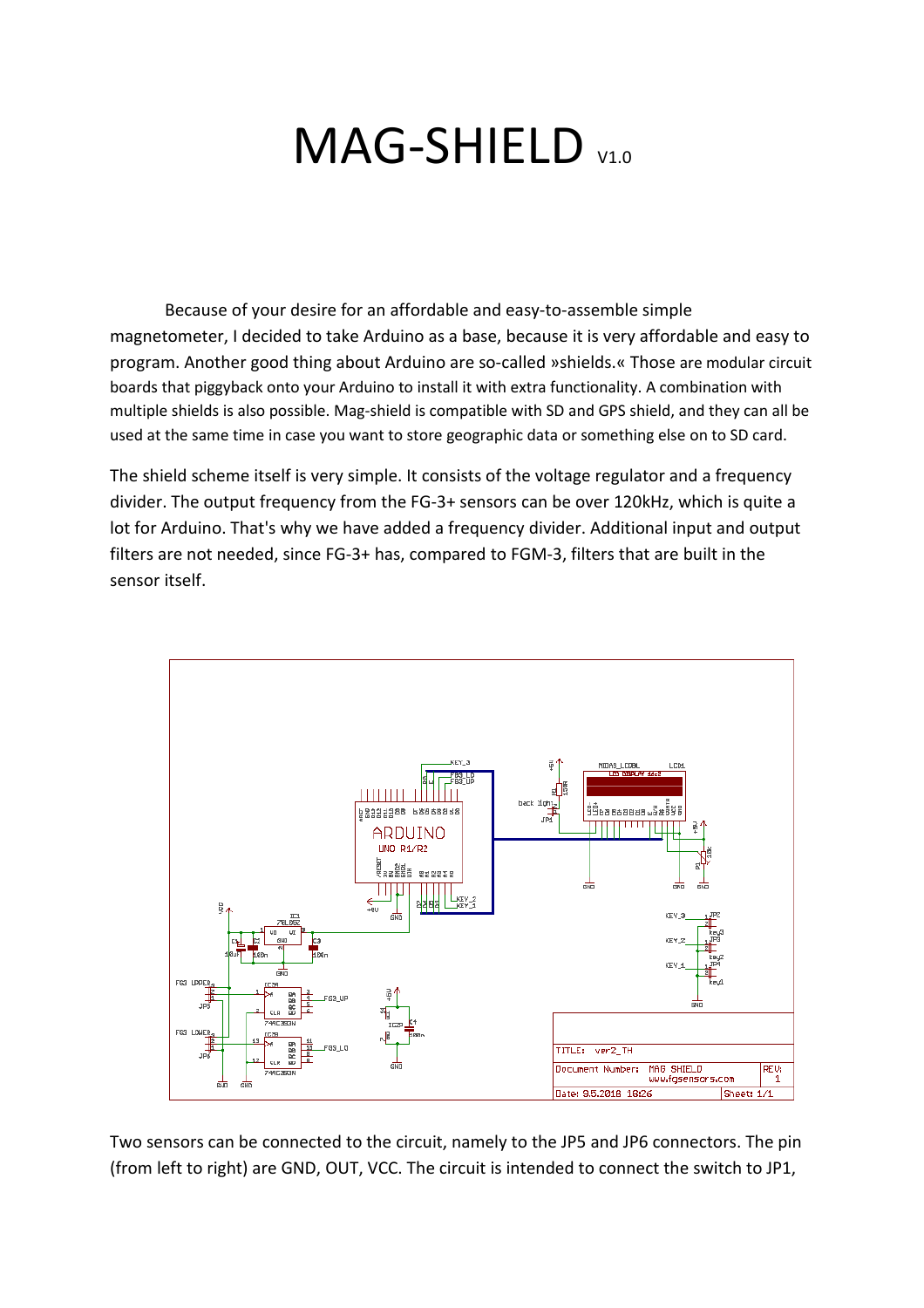which is used to turn on the backlight of the LCD screen, and the buttons (or switches) JP2, JP3, JP4 (KEY1, 2, 3) that can be programmed as desired. In DEMO, only KEY1 is used to "null" sensors. The LCD screen I envisioned is Midas MC21605H6WK-SPTLY-V2, due to its small size. The shield can be powered by USB (not recommended) or via Arduino's external power supply. The recommended voltage is between 7 and 12VDC. Consumption is at 9V, two sensors with LCD backlight are 75mA, without LCD backlight it is only 70mA. Because of this classic 9V battery can provide enough power for a few hours. PCB is 62x69mm in size and is two-sided. However, it is designed so that the bottom side is only GND and it is not difficult to make it in the home workshop. You can find the Gerber files at [https://www.fgsensors.com](https://www.fgsensors.com/)

The MAG-SHIELD assembly is in a classical way, from lower elements to higher ones. I recommend that you first start with all the elements, then the sensor bars, and the slats below to connect to Arduino. After that, it's time to screw in the LCD screws. Also, two nuts serving as spacers are added. Lastly, set up (do not solder!) a slate that connects to the LCD, screw in the LCD, and at the very end, solder the slate that connects LCD with the shield.



The FG-mag Demo program is located at [https://www.fgsensors.com](https://www.fgsensors.com/) and acts as a magnetometer. A magnetometer is a device that detects the magnitude and direction of the magnetic field. It is used by archaeologists to find underground remnants of buildings, detecting aurora, detecting vehicles, it works like a metal detector...

I will not go into more details here because you probably are familiar with such things. Those, not familiar with magnetometers can find more information at

<https://en.wikipedia.org/wiki/Magnetometer> .The program works by reading the pulses from the sensor and displaying it on the screen for each sensor separately. It also prints the difference between the sensors (Diff)

The Demo program is simple and well-commented, and therefore does not require